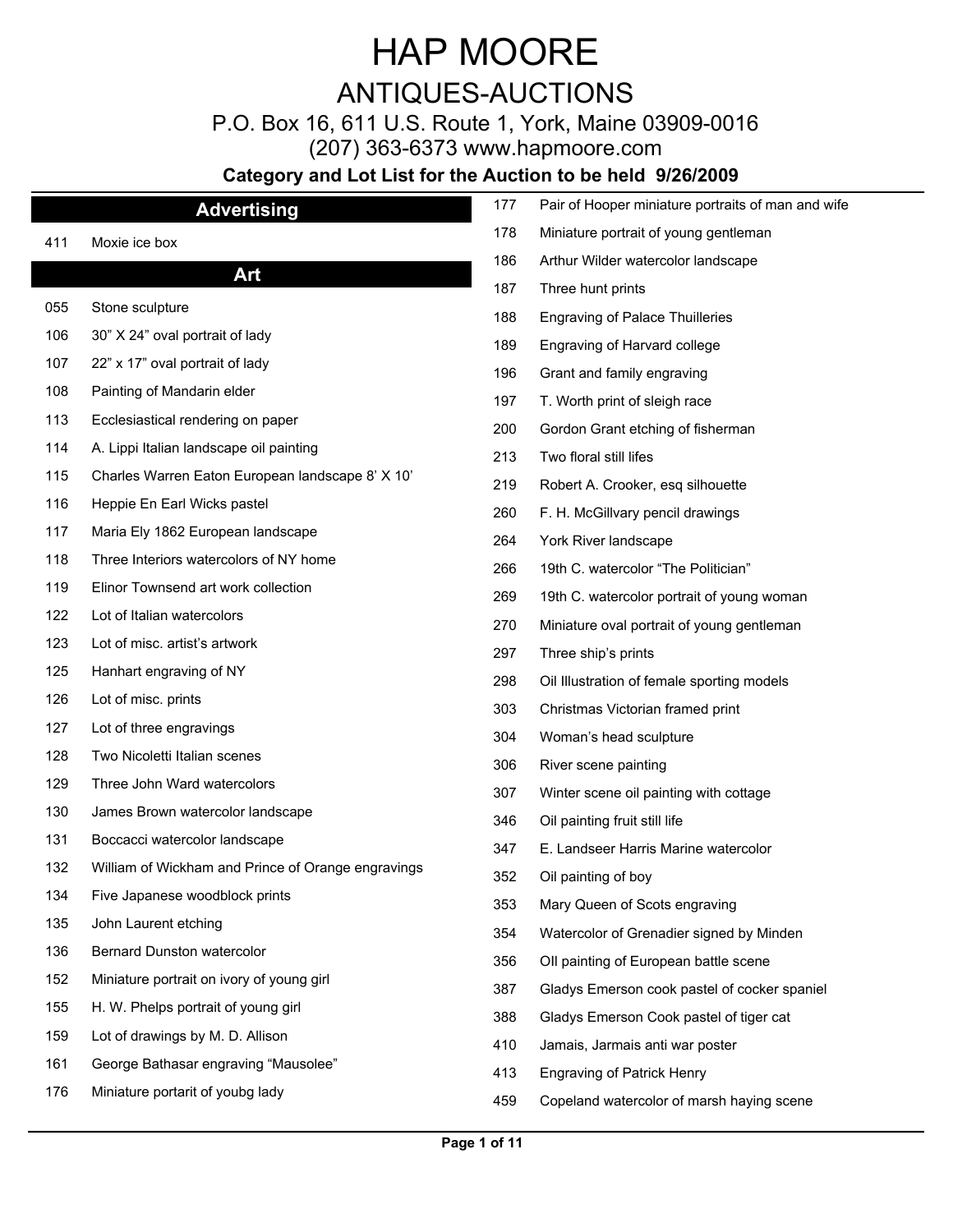ANTIQUES-AUCTIONS

### P.O. Box 16, 611 U.S. Route 1, York, Maine 03909-0016

(207) 363-6373 www.hapmoore.com

### **Category and Lot List for the Auction to be held 9/26/2009**

| 461 | Coastal oil painting                                                                        | 597 | Three books; Documents of NH, Infantry Regiment 1817,                                         |
|-----|---------------------------------------------------------------------------------------------|-----|-----------------------------------------------------------------------------------------------|
| 462 | Alfred Forge watercolor by Goddard                                                          | 598 | Foreign Affairs by James Monroe<br>Four Vol.; King of Siam 1797, African Slavery 1864, Arctic |
| 518 | Miniature portrait of a gentleman                                                           |     | Adventure with maps 1857 and Sir John Franklin 1869                                           |
| 542 | 1873 "View of Portsmouth NH" by Whitefield                                                  | 599 | 11 Books; including Dickens, Native American Indians, 1st                                     |
| 564 | Three silk Oriental panels                                                                  |     | ed. Longfellow Song of Hiawatha<br>China                                                      |
| 618 | E. Duncan engraving of HMS Winchester                                                       |     |                                                                                               |
| 619 | Two 18th C French engravings                                                                | 00  | Large lot of Quimper                                                                          |
| 634 | Innit carving                                                                               | 004 | Rose Medallion teaset                                                                         |
| 640 | William Horton landscape painting                                                           | 006 | Double handled cream ware pot                                                                 |
|     | <b>Books</b>                                                                                | 008 | Lot of misc. china                                                                            |
|     | "Scenes In Europe" by Isaac Taylor                                                          | 009 | Lot of Imari                                                                                  |
| 133 |                                                                                             | 010 | Lot of misc. Italian tin glaze                                                                |
| 140 | Lot of misc. books                                                                          | 049 | Ironstone tureen with ladle                                                                   |
| 179 | 18th C. Leather History of England                                                          | 139 | <b>Belleek</b> teaset                                                                         |
| 180 | 18th C. History of Kings of England                                                         | 173 | Lot of figural and other pitchers                                                             |
| 181 | Histories of the C. B & Q. Railroad                                                         | 174 | Friar figural pitcher                                                                         |
| 182 | Picturesque Maine Book                                                                      | 203 | Scalloped Canton bowl                                                                         |
| 199 | "Observation on Italy"                                                                      | 207 | Lot of Canton china                                                                           |
| 342 | Portsmouth and Newcastle books                                                              | 217 | Imari scalloped egde bowl                                                                     |
| 400 | Lot of maritime books and navigational charts                                               | 218 | Three majolica plates                                                                         |
| 577 | Book on Hotchkiss Revolving Cannon                                                          | 220 | Two Minton scenic tiles                                                                       |
| 585 | Family Bible with engravings and maps                                                       | 22' | Three Oriental plates and Belleek basket                                                      |
| 587 | Misc. lot of 18th C and early 19 C books                                                    | 222 | Rose Medallion basket and bowl                                                                |
| 588 | Drug store ledger                                                                           | 278 | 15 1/2" Imari charger                                                                         |
| 590 | The Republican Party History Book with 1902 convention<br>ribbon                            | 302 | Six Farmer's Arms plates                                                                      |
| 591 | Three book; Coast Guide with map, Classical 1793 Navigator                                  | 318 | Lot of 12 Royal Doulton toby mugs                                                             |
|     | and Morse Geography                                                                         | 319 | Chocolate set and china accessories                                                           |
| 593 | Three books; Salt Lake Valley with maps, Mines and Mining<br>with maps and Star in the West | 320 | Lot of English Royal souvenir china                                                           |
| 594 | Three books, French War about John Stark, NH Justice of                                     | 343 | Teaset                                                                                        |
| 595 | the Peace 1806 and another<br>Two signed plays about Lincoln, Mary Livermore, Bound vol.    | 348 | Nippon vase                                                                                   |
|     | of 1st and only year of the Northern Monthly 1864, and                                      | 349 | Signed orange tone Oriental charger                                                           |
| 596 | Five books on NH including Civil War reports, Annals of                                     | 350 | Oriental charger                                                                              |
|     | Portsmouth and Rambles about Portsmouth                                                     | 396 | 5 Ship's plates and 2 pitchers                                                                |

 $\overline{\phantom{a}}$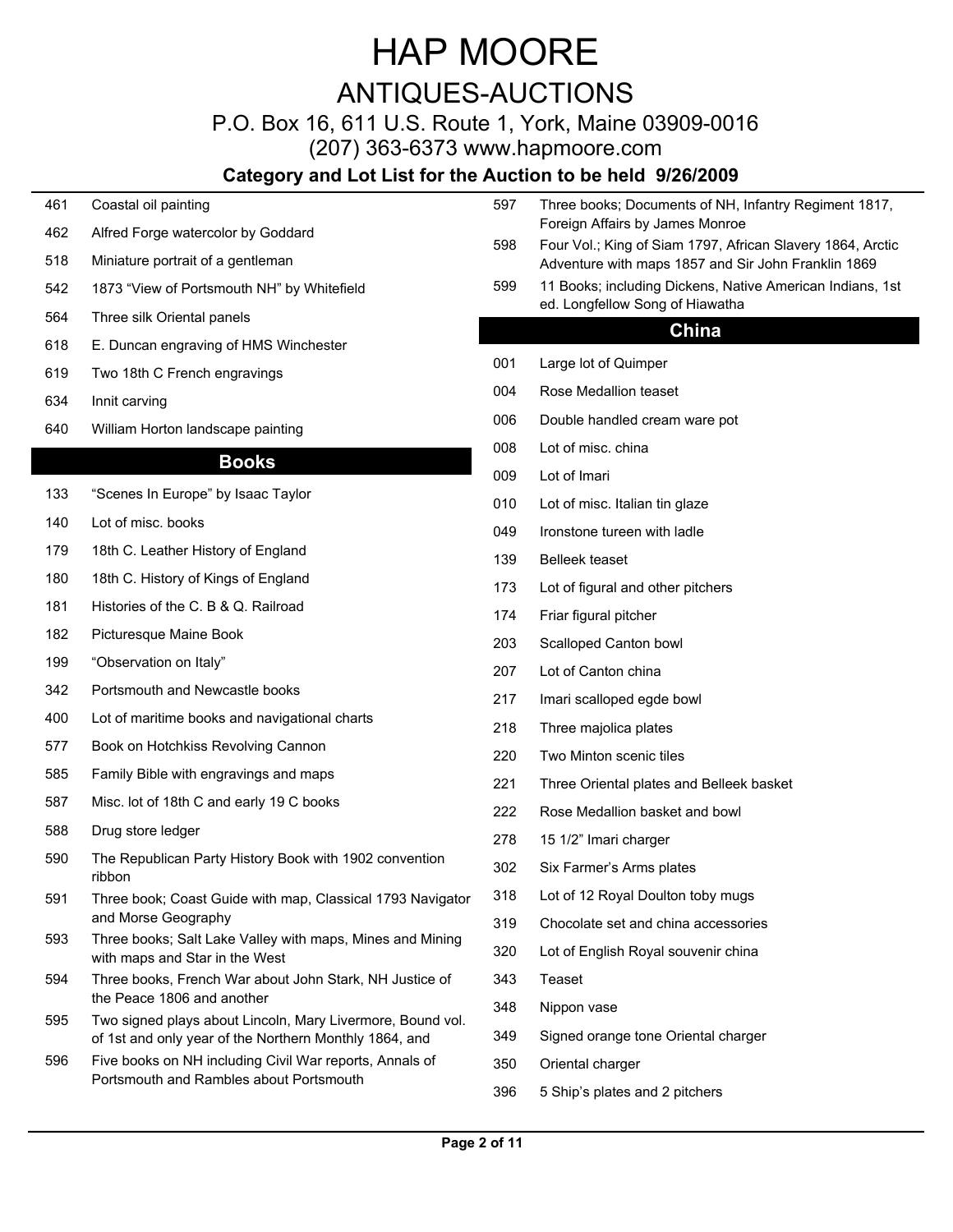ANTIQUES-AUCTIONS

P.O. Box 16, 611 U.S. Route 1, York, Maine 03909-0016

(207) 363-6373 www.hapmoore.com

| 443 | Brown transfer ware pitcher and bowl                                                    | 498        | Misc. Civil War insignias                                         |
|-----|-----------------------------------------------------------------------------------------|------------|-------------------------------------------------------------------|
| 453 | Calyx Ware bowl and charger                                                             | 499        | Lot of NH Vet Association ribbons                                 |
| 454 | Limoges desert set                                                                      | 500        | Civil War era presidental tickets                                 |
| 455 | 6 Havelin and 12 Tiffany plates                                                         | 507        | 36 John Crandal Civil War letters                                 |
| 467 | Demitasse set                                                                           | 511        | Fraternal, Spanish and French belt buckles                        |
| 510 | 13 Quimper plates and saucers                                                           | 512        | US brass "H" configuration belt plate                             |
| 607 | Rose Medallion punch bowl                                                               | 513        | Confederate States belt buckle                                    |
| 635 | Fukagawa bowl                                                                           | 514        | American Militia canteen marked "WGL"                             |
| 636 | French ceramic egg cart                                                                 | 516        | 2 Piece brass belt buckle with stars                              |
|     | <b>Civil War</b>                                                                        | 517        | Civil War photo of John Clem drummer boy                          |
| 283 | C. W. Photo album of CDV's                                                              | 540        | Lot of Harvey Durkee Civil War letters                            |
| 357 | Lot of Brady Photographs, CW History book                                               | 541        | Civil War covers                                                  |
| 448 | Civil War sword                                                                         | 571        | Chelmsford MA Civil War saber                                     |
| 449 | Powder horn and powder flask                                                            | 572        | Civil War sword with leather scarber                              |
| 450 | Civil War cartridge case, belt with buckle and shots                                    | 573        | 1862 Civil War discharge papers and photograph of George<br>Allen |
| 457 | Brig Gen. William H Brownell Sword, rifle box, epaulets, and                            | 574        | A. Lincoln legal brief                                            |
| 474 | documents, and photographs<br>Two Civil War soldiers photographs, ambrotype and 2 dag   | 575        | Alice De Caprio casein composite Civil War memorial<br>painting   |
| 476 | US Oval belt buckle from Kennesaw Mountain                                              | 578        | Gimbrede engraving of Battle of Bunker Hill                       |
| 477 | 1851 Eagle sword belt plate with silver nickel wreath                                   | 581        | Photo album with five Civil War soldiers and A. Lincoln           |
| 478 | US Cartridge box plate                                                                  | 584        | Civil War artifacts from Charleston SC                            |
| 479 | NY Militia oval belt buckle                                                             | 589        | Quaterplate ambrotype of Civil War soldier with sword and         |
| 480 | Militia sword belt plate                                                                |            | rifle                                                             |
| 481 | Louisiana shoulder belt/hat plate                                                       | 592        | Civil War cartoon covers (95)                                     |
| 482 | NH State Militia belt plate                                                             | 600        | Blank sheet of Maine Militia forms                                |
| 483 | Union Army sword eagle belt buckle pat. 1851                                            | 620        | Blank Confederate induction certificate                           |
| 484 | Penn. Militia Philadelphia Reserve Brigade "RB" cartridge                               |            | <b>Clocks</b>                                                     |
| 485 | box plate<br>English United Kingdom army officer's roundel type belt<br>buckle ca. 1850 | 045<br>046 | Brewster mantle clock<br>Marble manite clock                      |
| 486 | NC Hanger type sword belt plate                                                         | 141        | Figural bronze clock                                              |
| 487 | Mass. Militia cap plate                                                                 | 160        | Seth Thomas brass boat clock                                      |
| 488 | Penn. Militia Philadelphia fireman's Zouave                                             | 215        | Scotish tall clock                                                |
| 490 | Enlisted man's brass ordnance flaming bomb insignia                                     | 267        | Seth Thomas shelf clock                                           |
|     |                                                                                         |            |                                                                   |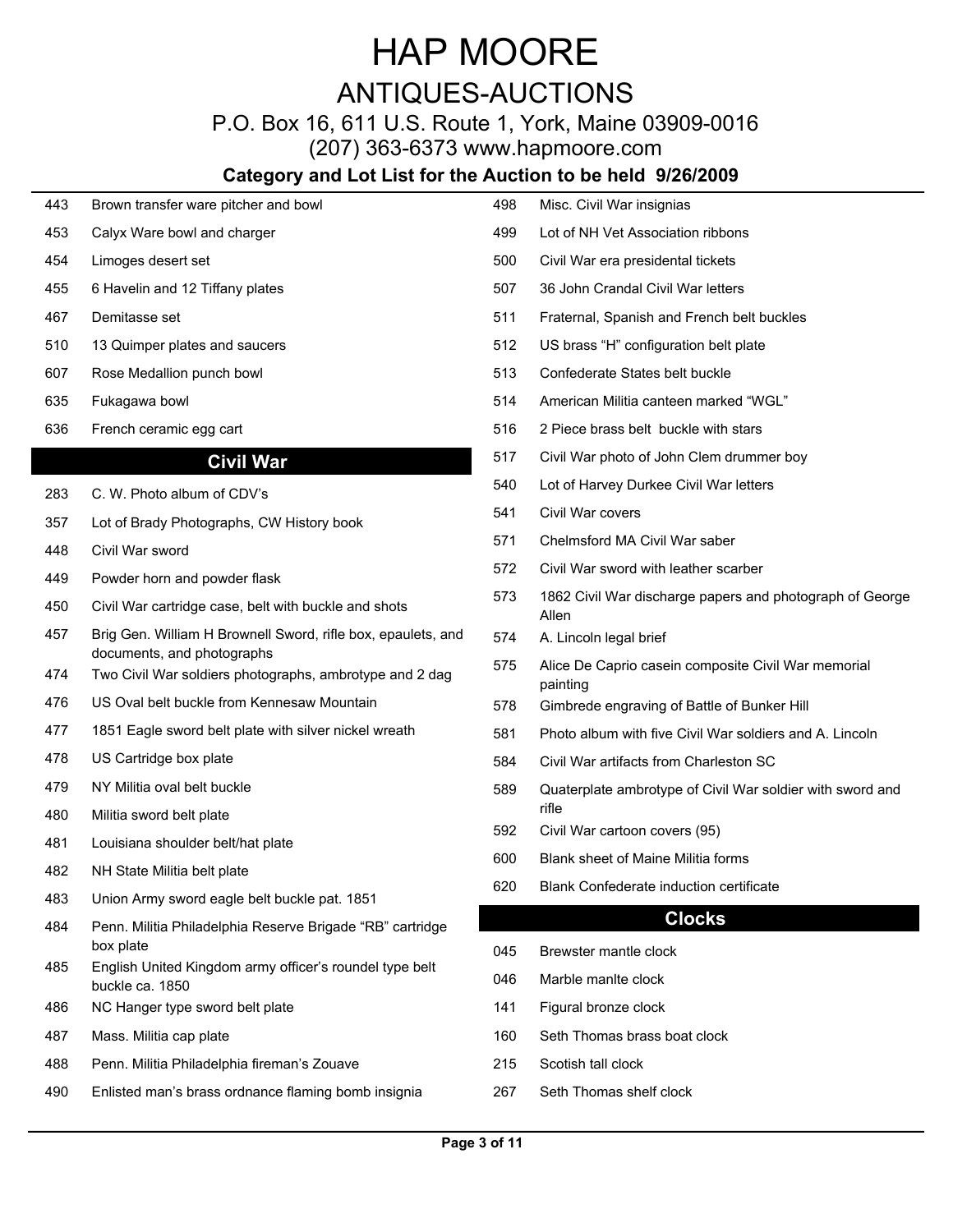ANTIQUES-AUCTIONS

#### P.O. Box 16, 611 U.S. Route 1, York, Maine 03909-0016 (207) 363-6373 www.hapmoore.com

### **Category and Lot List for the Auction to be held 9/26/2009**

| 288 | French marble mantle clock                                | 492 | 1947 T. W. Wood master's theses            |
|-----|-----------------------------------------------------------|-----|--------------------------------------------|
| 289 | French mantle marble clock                                | 579 | 1794 Essex Journal                         |
| 332 | C. 1900 Tall clock                                        | 582 | 1861 - 62 Bound Harper's Magazine          |
| 337 | NH Wooen works clock by Dunton                            | 586 | Misc. correspondence form Blanchard family |
| 338 | German mantle clock                                       |     | <b>Furniture</b>                           |
| 509 | Mahogany tall clock                                       | 056 | J. P. Clark spool cabinet                  |
| 570 | Seth Thomas 30 day Arcade galley clock                    | 058 | Camphor chest                              |
| 615 | Ship's clock                                              | 068 | Graduated four drawer cherry chest         |
| 639 | 1822 Tiffany clock                                        | 069 | Two over four mahogany chest               |
|     | <b>Dolls</b>                                              | 070 | Four drawer mahogany Sheraton chest        |
| 162 | Dionne quints in carriage with book                       | 071 | Ducan Phyfe style mahogany card table      |
| 205 | Heubach Gebriider 18" doll                                | 072 | Three over four drawer cherry chest        |
| 282 | Lot of 19th C. doll clothes                               | 073 | Inlaid mahogany sideboard                  |
| 308 | Simon and Halig 35" doll                                  | 074 | Paw foot empire secretary desk             |
| 309 | German bisque doll                                        | 075 | Mahogany slant front desk                  |
| 310 | Two bisque dolls                                          | 076 | Three over three drawer walnut chest       |
| 362 | Lot of doll parts                                         | 077 | Eastlake hall tree                         |
| 552 | Bird's eye maple doll bed                                 | 080 | Five figured maple Hitchcock chairs        |
|     | <b>Ephemera</b>                                           | 081 | Group of maple side chairs                 |
| 121 | Lot of letters from Paris                                 | 082 | Four Bamboo turned side schair             |
| 259 | 1938 European tour scrapbook                              | 083 | Cherry and bird's eye maple dressing table |
| 280 | 1873 Inaugural Ball invitation                            | 084 | Wicker rocker and iron tables              |
| 296 | Trunk with Tarlton books, diaries, ephemra                | 085 | One drawer cherry stand                    |
| 340 | Wentworth Hotel ephemera and milk pitcher                 | 086 | Two drawer mahogany stand                  |
| 341 | Blueprint of Frank Jones' addition to the Wentworth Hotel | 087 | Maple turned leg drop leaf table           |
|     |                                                           |     |                                            |
| 351 | Tarlton C. W. Letters, diaries and person items           | 088 | Mahogany Pembroke table                    |
| 358 | Lot of Tarlton family ephemra and newspapers              | 089 | One drawer side table with shelf           |
| 389 | Ephemera lot                                              | 090 | Two drawer Empire mahogany stand           |
| 397 | Whaling log                                               | 091 | Two drawer figured mahogany stand          |
| 407 | Eldridge 1894 Chatham to West Chop navigational chart     | 092 | Mahogany tripod candle stand               |
| 437 | Lot of Tip O'Neil ephemera, jewelry and political pins    | 093 | Tripod cherry candle stand                 |
| 439 | J F Kennedy 1961 birthday invitation                      | 094 | Tiered stand and inlaid stand              |

 $\overline{\phantom{a}}$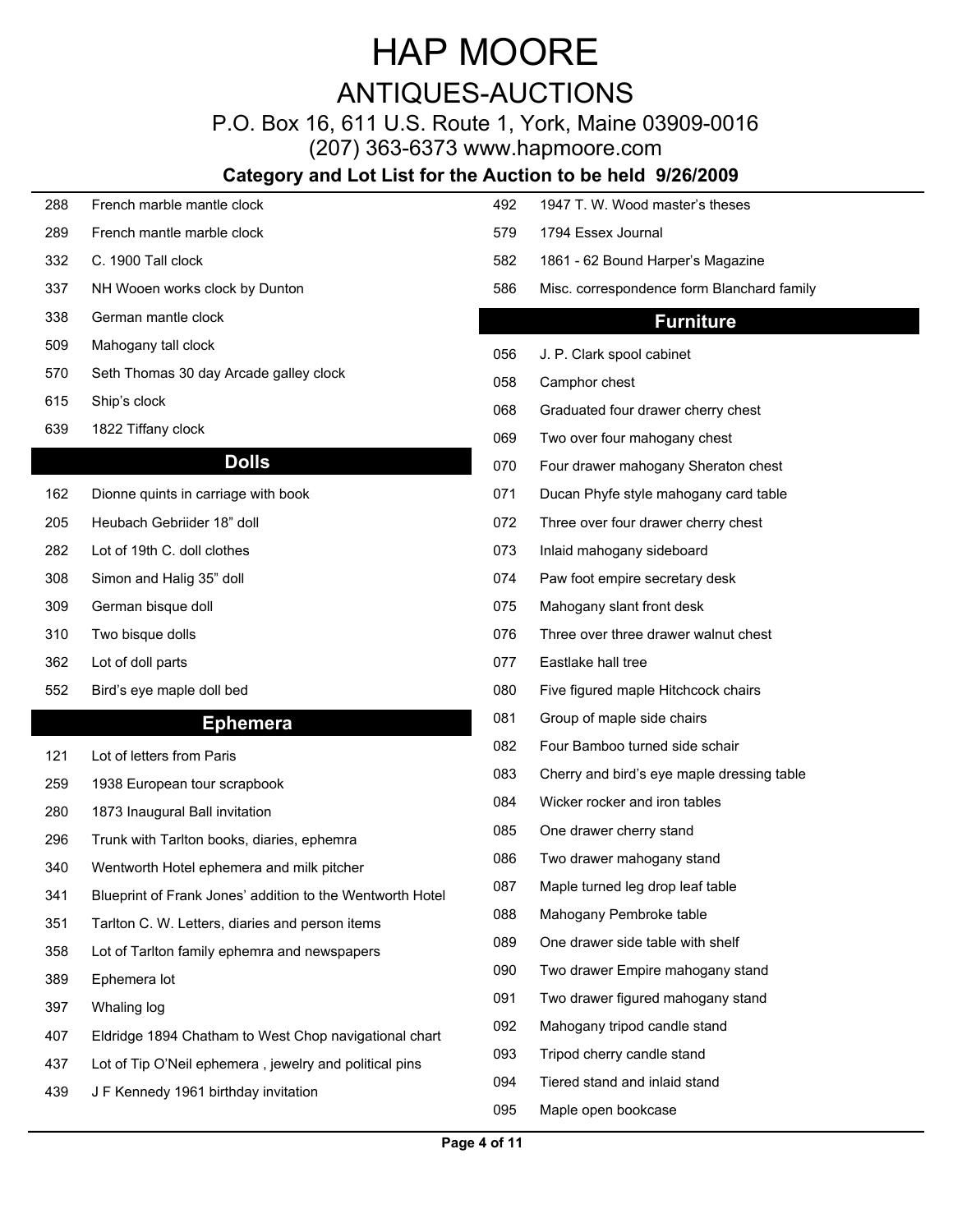## HAP MOORE ANTIQUES-AUCTIONS

P.O. Box 16, 611 U.S. Route 1, York, Maine 03909-0016

(207) 363-6373 www.hapmoore.com

| 096 | Demilune side table                      | 460 | Slant lid maple desk                                    |
|-----|------------------------------------------|-----|---------------------------------------------------------|
| 097 | Putty painted arm chair                  | 464 | Marble top walnut table                                 |
| 098 | Contemporary settee and arm chair        | 465 | Pair of tray top stands                                 |
| 099 | Two drawer mahogany stand                | 472 | 18th C Tap table                                        |
| 100 | Mahogany tray table                      | 496 | Canopy bed                                              |
| 101 | Flame stitch upholstered arm chair       | 543 | Six drawer tall chest                                   |
| 102 | Green upholstered wing chair             | 544 | Two drawer blanket chest                                |
| 103 | Fold out mahogany game table             | 545 | Blanket box                                             |
| 104 | English mahogany server                  | 546 | Queen Anne oval tea table                               |
| 105 | Flame birch Sheraton chest               | 547 | Pine sawbuck table                                      |
| 109 | 24" x 37" overall gilded mirror          | 548 | Tip top mahogany table                                  |
| 110 | 30" x 51" overall gilded mirror          | 549 | Camphor wood tea chest                                  |
| 111 | Three Ogee mirrors                       | 550 | <b>Blanket</b> box                                      |
| 137 | Three tray racks                         | 557 | Flax wheel                                              |
| 144 | Victorian settee                         | 561 | Block and turned Chippendale side chair                 |
| 146 | Painted table top                        | 562 | Square leg Chippendale side chair                       |
| 149 | NH Stand with medial shelf               | 563 | 19th C Hoop skirt rocker                                |
| 156 | Arrow back rocker                        | 601 | One drawer Pembroke table                               |
| 164 | Needlepoint upholstered bench            | 602 | Six paint decorated side chairs                         |
| 258 | Mahogany three drawer lap desk           | 603 | Mahogany slant front desk                               |
| 305 | Upholstered bench                        | 604 | Two drawer bow front stand                              |
| 331 | Boston area secretary                    | 605 | Pair of bow back Windsor chairs                         |
| 333 | 1/2 Round Sheraton table with drop leaf  | 606 | Chippendale side chair                                  |
| 334 | Open top Pa cupboard                     | 608 | Pembroke drop leaf table                                |
| 344 | <b>Folding Oriental screen</b>           | 609 | Portsmouth manufactured Goodwin family Chippendale side |
| 412 | Portsmouth view folding screne           |     | chair                                                   |
| 417 | Marble top table                         | 610 | Classical NY recamier                                   |
| 440 | Barrister bookcase                       | 612 | Girandole mirror                                        |
| 441 | Oak bureau with mirror                   | 613 | G. Stickley child's chair                               |
| 444 | 18th C Tip top table                     | 632 | Gold column mirror                                      |
| 445 | 19th C ladder back rocker and side chair | 633 | Empire two drawer stand                                 |
| 447 | Two drawer stand                         | 637 | Pair of Penn. Chippendale chairs                        |
| 456 | Pennsylvania corner cupboard             | 656 | Wagon seat                                              |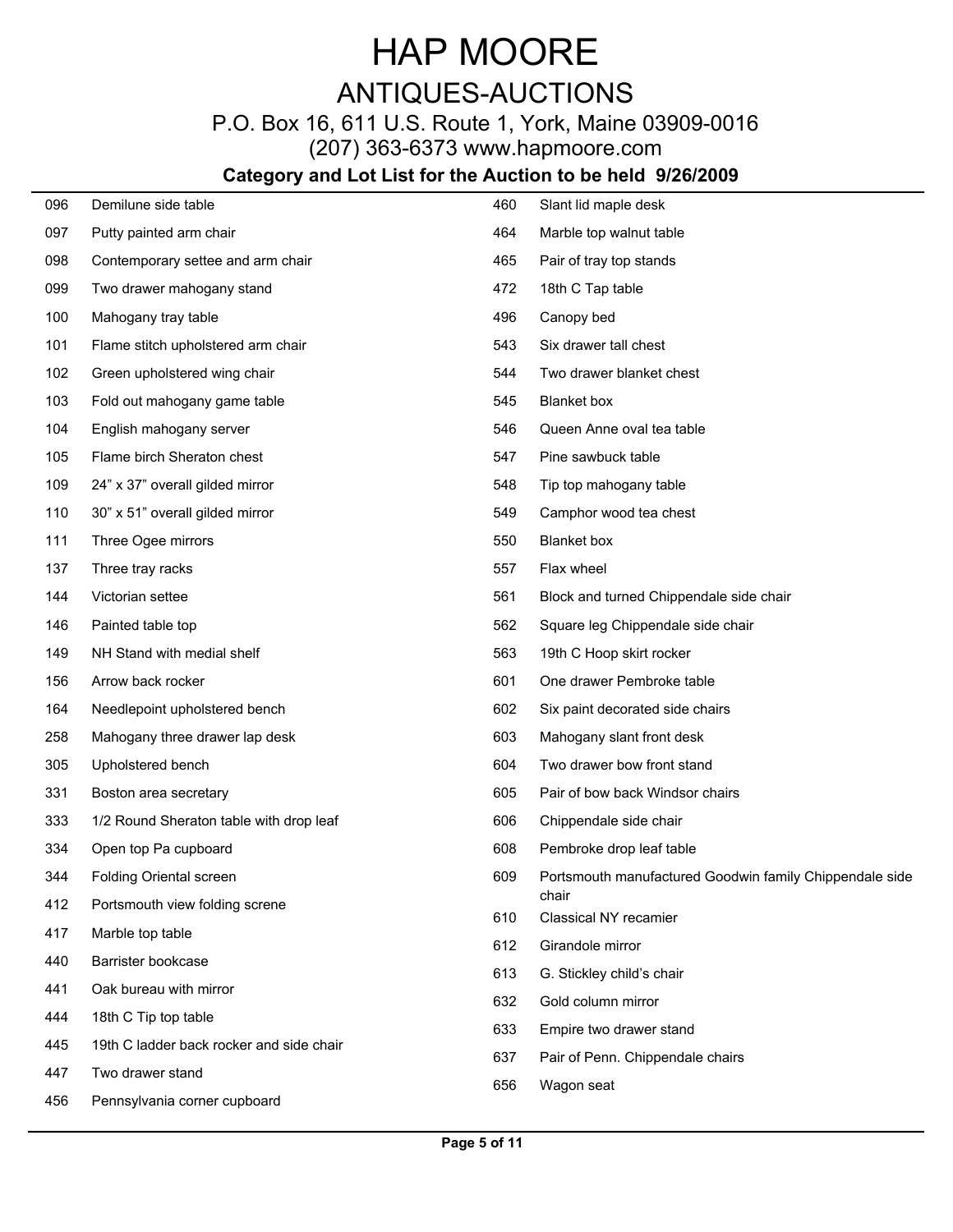ANTIQUES-AUCTIONS

P.O. Box 16, 611 U.S. Route 1, York, Maine 03909-0016

(207) 363-6373 www.hapmoore.com

| 657 | Mahogany glass front bookcase         | 210 | Boudoir accessories and books          |
|-----|---------------------------------------|-----|----------------------------------------|
|     | <b>General</b>                        | 211 | Fire tools and jam hooks               |
| 012 | Vienna bronze pig                     | 216 | Running horse weather vane             |
| 016 | Lot of desk accessories               | 223 | Pair of gilt wood picture frames       |
| 018 | Mauchin ware yarn ball                | 228 | Lot of jack knives and button hooks    |
| 019 | 2 Oriental scent bottles              | 229 | Inlaid dressing mirror                 |
| 021 | Golf trophy jewelry box and tray      | 233 | Pair of Girandoles                     |
| 022 | Tiffany                               | 237 | Brass tie backs and misc. metalware    |
| 023 | Lot of lady's accessories             | 238 | Grain painted box                      |
| 024 | Lot of small boxes                    | 239 | Boston Terrier doorstop                |
| 028 | Lot of misc. accessories              | 240 | Dog head walking stick                 |
| 042 | Thumbprint compote                    | 241 | Two metallic dog head walking sticks   |
| 047 | Music box                             | 242 | Hand form walking stick                |
|     | Sheep doorstop and cricket boot jack  | 243 | Animal head and die walking sticks     |
| 051 |                                       | 244 | Two bone walking sticks                |
| 052 | Birdcage music box                    | 245 | Carved animal head walking stick       |
| 053 | Tiebacks and pewter candlesticks      | 246 | Primitive head handle walking stick    |
| 054 | Lot of Indian baskets and accessories | 247 | Smiling monkey walking stick           |
| 057 | Cracker box                           | 248 | H. Morey wtd. walking stick            |
| 066 | Lot of Bobeches                       | 249 | Commemorative German walking stick     |
| 067 | Fireplace grate                       | 250 | John Humphrey walking stick            |
| 078 | Room decorated coal hod               | 251 | Carved walking stick                   |
| 079 | Coal hod                              | 252 | Four misc. walking sticks              |
| 112 | Pair of hand knitted mittens          | 254 | Mauchlin ware thread box and compass   |
| 120 | Lot of leather desk accessories       | 257 | Eight spice bottles                    |
| 138 | Two Royal Doulton tobey mugs          | 261 | Inuit letter opener and Grenfell items |
| 145 | Lot of misc. smalls                   | 262 | Lot of sewing items                    |
| 150 | Two red painted boxes                 |     | Painted snuff box                      |
| 165 | Peacock decorated warming pan         | 271 |                                        |
| 185 | Denison coat of arms                  | 272 | Organ bank                             |
| 201 | Pair of 12" Staffordshire dogs        | 273 | Brass warming pan                      |
| 202 | Pair of 8" Staffordshire dogs         | 274 | Set of Boardman pewter                 |
| 204 | Five Staffordshire figurines          | 275 | Inkwell                                |
| 206 | Two Staffordshire figural vases       | 276 | Mlsc. brass and other metal ware       |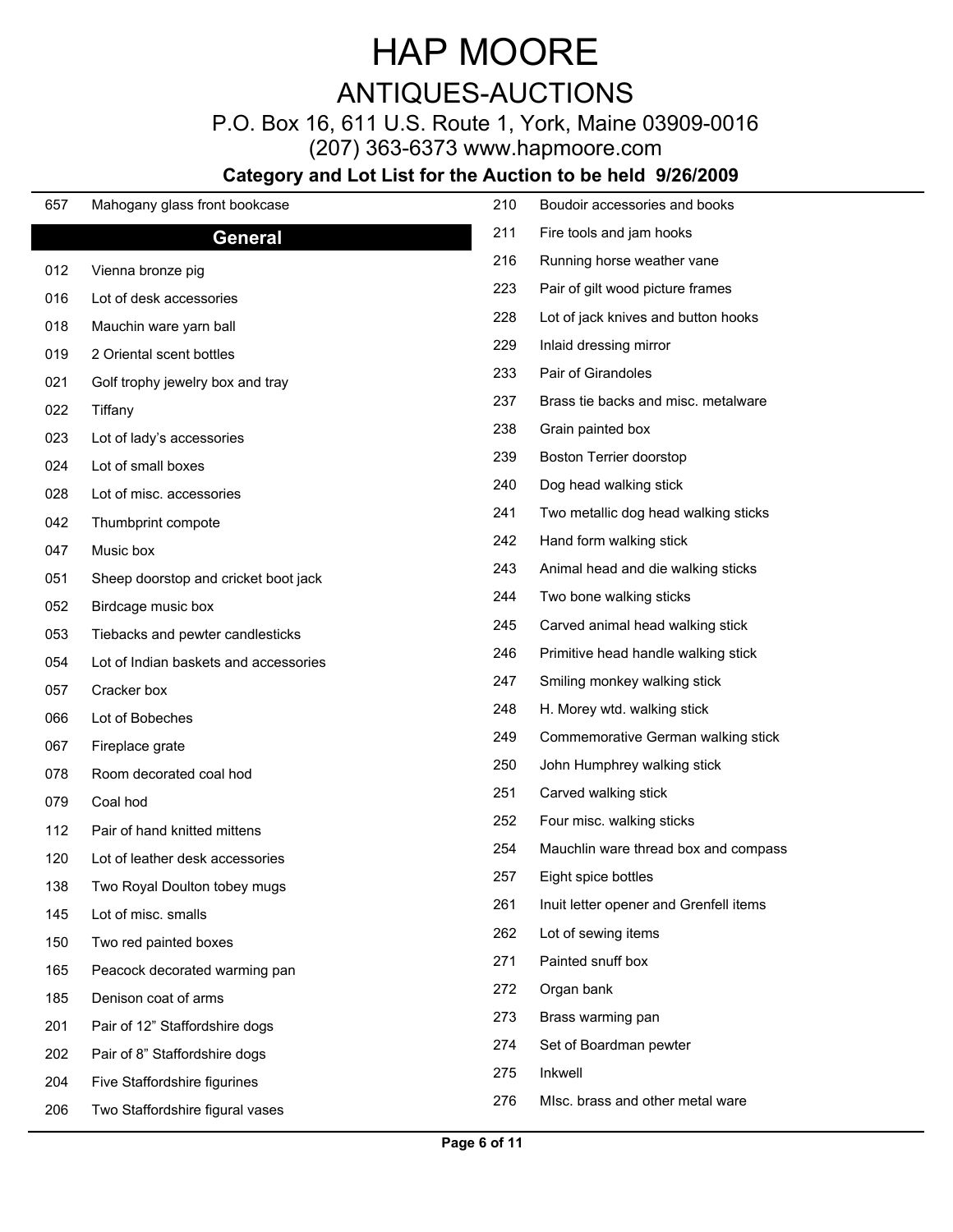## HAP MOORE ANTIQUES-AUCTIONS

P.O. Box 16, 611 U.S. Route 1, York, Maine 03909-0016

(207) 363-6373 www.hapmoore.com

| 277        | Painted frog                                           | 555        | Three firkins                                             |
|------------|--------------------------------------------------------|------------|-----------------------------------------------------------|
| 279        | Brass inlaid lap desk                                  | 556        | Brass umbrella stand                                      |
| 281        | Symphonium player and 16 discs                         | 559        | Butter churn                                              |
| 290        | Two Maine Indian baskets                               | 566        | Gilt and gesso picture frame                              |
| 321        | Lot of pipes and tobacco items                         | 569        | POnd yacht                                                |
| 335        | Brandt Junior automatic cashier                        | 583        | Stereo views with viewer                                  |
| 360        | Inlaid cribbage board                                  | 614        | Sled                                                      |
| 390        | 8 English car club emblems                             | 616        | Chiropractor and grocery signs                            |
| 395        | Miniature violin                                       | 621        | Luisville Slugger "Hank Gowdy"                            |
| 398        | Scrimshawed whale's tooth                              | 622        | Hohner harmonica with case                                |
| 399        | 2 Old Salt bookends                                    | 628        | Two Real Estate signs                                     |
| 401        | Marine lanterns, metal ware and prints                 | 629        | Net float                                                 |
| 402        | 2 Half hulls                                           | 631        | Stand with 1822 Elizabeth Boyton sampler                  |
| 403        | Olyr bow sprint band stool                             | 655        | Brass ball and claw foot andirons                         |
| 404        | Will Haley ship model                                  | 658        | Cook Agency sign                                          |
| 405        | Harpoon and crab spear                                 | 661        | Four glass lined bowls, etc.                              |
|            |                                                        |            |                                                           |
| 406        | Killick                                                |            |                                                           |
| 408        | Nautical wooden ware, rules and shuttles               |            | <b>Glass</b>                                              |
| 409        | Will Haley Ogunquit boat model                         | 002        | Lot of cut glass ware                                     |
| 416        | Garden planter                                         | 003        | Glass compote                                             |
| 438        | Whitehouse was room key tag                            | 005        | Art glass vase                                            |
| 446        | Faulklands Island fishing boat model                   | 007        | Lot of decorated glass and china                          |
| 463        | Redware umbrella stand                                 | 011        | Large lot of misc. glass ware                             |
| 473        | 2 Beaded purses                                        | 014        | 22" Japanese vase                                         |
| 489        | Ancient Order of Hibernians Fraternal belt buckle      | 015        | Lot of pressed glass                                      |
| 503        | Blue firkin and carrier                                | 017        | Etched 1819 glass flask                                   |
| 504        | Maine gathering basket                                 | 020        | 3 Tall glass vases                                        |
| 505        | Set of storage drawers                                 | 044        | Pair of cranberry candle lusters                          |
| 506        | Lot of pantry boxes, egg basket, document box and shoe | 468        | Two art glass vases                                       |
|            | display                                                |            | <b>Jewelry</b>                                            |
| 508        | Pair of Brass andirons                                 | 230        | Large lot of costume jewelry                              |
| 553<br>554 | Three gathering baskets<br>Two hanging boxes           | 231<br>232 | 10k and 14k lot of bar pins<br>Lot of gold filled jewelry |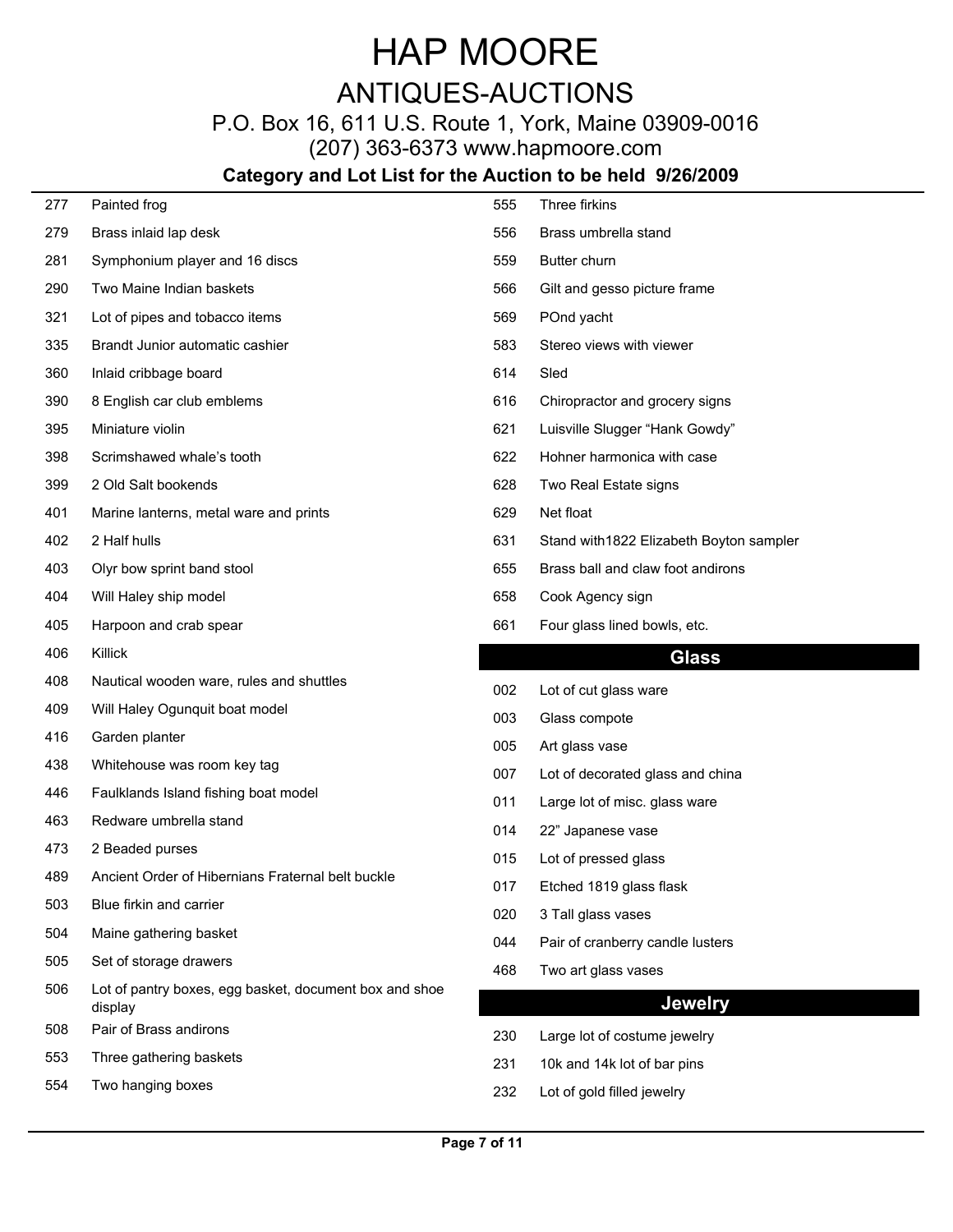## HAP MOORE ANTIQUES-AUCTIONS

P.O. Box 16, 611 U.S. Route 1, York, Maine 03909-0016 (207) 363-6373 www.hapmoore.com

| 287        | Lot of costume jewelry                                   | 383 | (2) 14k jade rings and (2) 14k jade pendants |
|------------|----------------------------------------------------------|-----|----------------------------------------------|
| 311        | Lot of costume jewelry                                   | 384 | 14k pearl and jade ring                      |
| 312        | Flexable 18k gold bracelet                               | 385 | 2 Cameo rings                                |
| 313        | Lot of 18k jewelry                                       | 386 | 14k Diamond and blue sapphire ring           |
| 314        | Lot of sterling silver jewelry                           | 391 | Masonic medal                                |
| 315        | Lot of 14k and gold filled jewelry                       | 392 | Lot of costume jewelry                       |
| 322        | Lot of misc. gold jewelry                                | 393 | Lot of sterling jewelry                      |
| 323        | Lot of watches and pocket knives                         | 394 | Lot of gold and gold filled jewelry          |
| 324        | Lot of costume jewelry                                   | 418 | (3) Strands of pearls                        |
| 325        | Lot of sterling jewelry                                  | 419 | 14k White gold diamond ring                  |
| 326        | h. Bedard & Sons 18k pocket watch                        | 420 | 14k White gold diamond ring                  |
| 327        | Elgin 14k pocket watch                                   | 421 | 14k Gold diamond ring                        |
| 328        | Waltham gold filled pocket watch                         | 422 | 14k Gold diamond pendant                     |
| 364        | Jade beaded necklace, Lapis Lupis Lazulik bead necklace, | 423 | (3) Pair of diamond earrings                 |
|            | ring and earrings<br>18k Gold butterfly brooch           | 424 | (9) 14k and 10k Rings                        |
| 365<br>366 | 14k Gold and platinum diamond and ruby ring              | 425 | 14k Charm bracelet and chains                |
| 367        | 14k and and 18k charm bracelets                          | 426 | Lot of sterling jewelry                      |
|            | 14k diamond and emerald ring                             | 427 | Lot of misc. 14k jewelry                     |
| 368<br>369 | 2 Carved jade pendants with 14k chains by Gumps          | 428 | Lot of misc. costume jewelry                 |
| 370        | 14k lapis lazuli and 14k red skin carved jade pendants   | 434 | Lot of costume jewelry                       |
| 371        | 14k jade ring and 14k lapis lazuli ring                  | 435 | Lot of sterling jewelry                      |
| 372        | 14k diamond and ruby pendant                             | 491 | Platinum and diamond brooch                  |
| 373        | Lot of men's gold jewelry                                | 493 | Lot of amethyst jewelry                      |
| 374        | (4) 14k birds, animals and heart pins                    | 494 | Lot of misc. gold jewelry                    |
| 375        | (5) 14k pins and (2) 14k pendants                        | 497 | Lot of costume jewelry                       |
| 376        | 18k Pocket watch with 9k chain and fob                   | 501 | Lot of sterling and costume jewelry          |
| 377        | 9k bar pin, 14k bee tie tack and 4 stick pins            | 519 | Gold charm bracelet                          |
| 378        | Amber necklace, tourmaline necklace and black onyx beads | 520 | 14k Gold heart charm bracelet                |
| 379        | 9k Pendant with 14k chain and 14k lady bug pendant with  | 521 | Three 14k charm bracelets                    |
|            | 14k chain                                                | 522 | 14k Charm bracelet with 18k charms           |
| 380        | 14k Ruby and diamond ring                                | 523 | 18k Gold pin and earring set with jade       |
| 381        | 6 Pairs of earrings                                      | 524 | Two 18k gold Tiffany pins                    |
| 382        | $(4)$ 14 $k$ rings                                       | 525 | 14k Mesh bracelet                            |
|            |                                                          |     |                                              |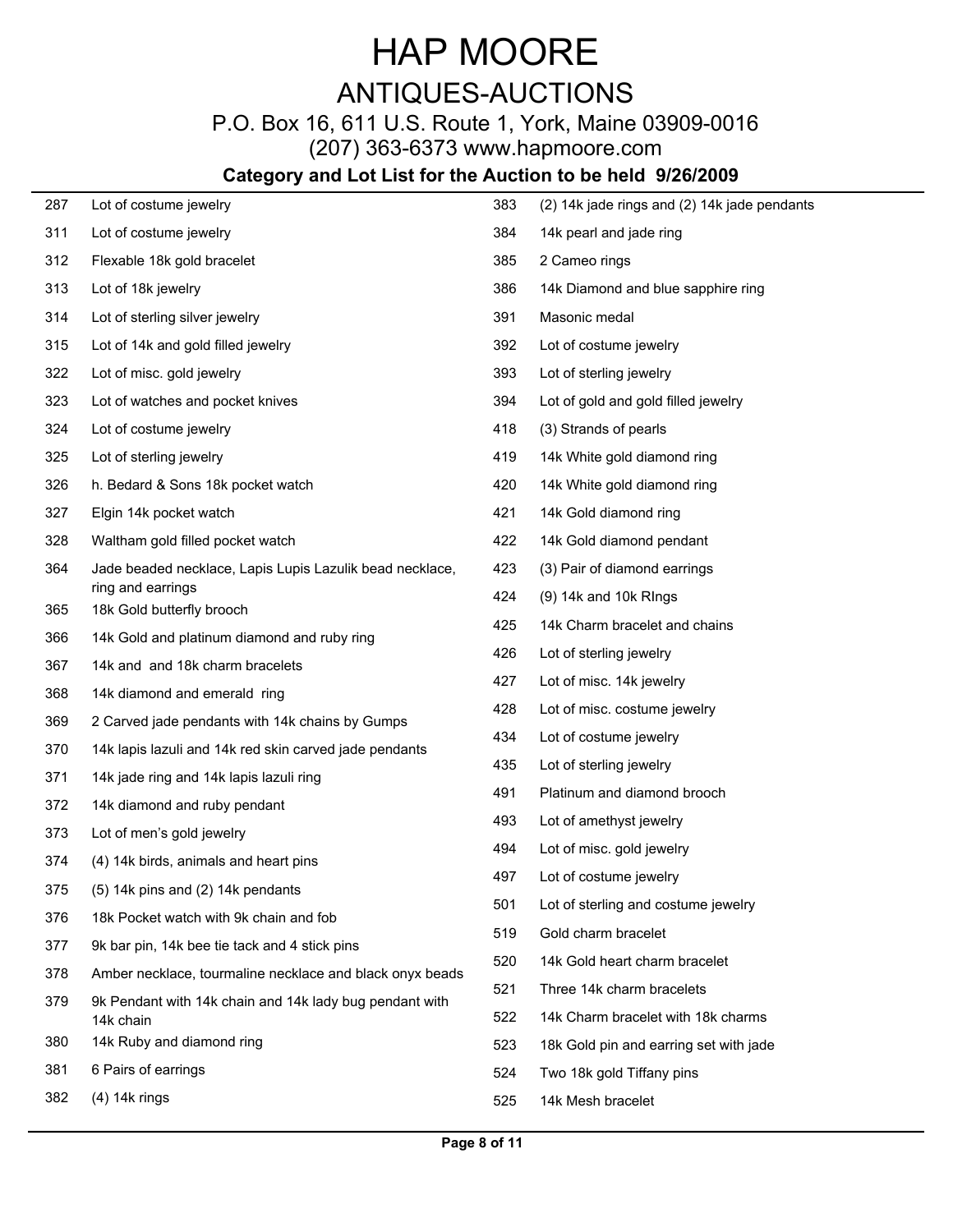ANTIQUES-AUCTIONS

P.O. Box 16, 611 U.S. Route 1, York, Maine 03909-0016

(207) 363-6373 www.hapmoore.com

#### **Category and Lot List for the Auction to be held 9/26/2009**

| 526 | 18k 34" gold necklace with pendant                                  |              | Photography                                       |  |
|-----|---------------------------------------------------------------------|--------------|---------------------------------------------------|--|
| 527 | Lot of 9k charms                                                    | 048          | Lot of photographs                                |  |
| 528 | Lot of 10k, 24k charms and 14k hearts and pendant                   | 124          | Lot of misc. artist's and musicians framed photos |  |
| 529 | 18k gold misc. jewelry                                              | 167          | Lot of Melrose, MA family photographs             |  |
| 530 | 14k Mavado watch, 5 gold bangles and amethysts and pearl            | 235          | Lot of misc. photographs                          |  |
| 531 | ring<br>Tiffany 14k pin and earrings with sapphires and Tiffany pin | 284          | Two photo albums                                  |  |
|     | with sapphires                                                      | 285          | Lot of misc. photographs, dags, ambros & CDV's    |  |
| 532 | Two 14k Necklaces, two pins and a ring                              | 502          | CDVs of white slave children                      |  |
| 533 | Lot of 14k gold charms                                              | 576          | Oval framed photograph of two children            |  |
| 534 | Lot of 14k gold charms                                              | 580          | Druggist train excursion photograph               |  |
| 535 | 14k Gold Franklin MInt scarb                                        |              | <b>Pottery</b>                                    |  |
| 536 | Lot of sterling charms and charm bracelets                          |              |                                                   |  |
| 537 | Lot of sterling jewelry                                             | 059          | 8 1/2" Scheier bowl                               |  |
| 611 | 14k Wrist watch                                                     | 060          | Double handled 9" Scheier casserole               |  |
|     | <b>Lighting</b>                                                     | 061          | 5 1/2" Scheier bowl                               |  |
| 033 | Japanese pottery lamp                                               | 062          | 6 3/4" Scheier bowl                               |  |
| 034 | Pair of Japanese Pottery Lamps                                      | 063          | Handled Scheier gravy boat                        |  |
| 050 | Brass spout lamp                                                    | 064          | Scheier bud vase                                  |  |
| 142 | Pair of iron torcheres                                              | 065          | 3 3/4" Scheier bowl                               |  |
| 143 | Pair of iron torcheres                                              | 171          | Niloak pottery vase                               |  |
| 224 | Oriental table lamp                                                 | 172          | Portsmouth jug                                    |  |
| 565 | Wrought iron floor lamp                                             | 198          | Decorated stoneware crock and jug                 |  |
|     |                                                                     | 212          | Decorated two gallon crock                        |  |
|     | <b>Linens</b>                                                       | 255          | Seaweed mocha batter bowl                         |  |
| 295 | Large lot of linens                                                 | 256          | Two yellow ware bowls and saltbox                 |  |
|     | <b>Military</b>                                                     | 300          | Six Dedham Pottery rabbit mugs                    |  |
| 236 | Iron Cross medal                                                    | 301          | Six Dedham Pottery rabbit plates                  |  |
| 415 | 1914 Military photograph                                            | 630          | Four pieces of art pottery                        |  |
| 451 | Bordou & Son, Paris US Army Signal Service #244 telescope           |              | <b>Rugs</b>                                       |  |
| 452 | Bayonet                                                             | 035          | 3'6" x 8' Oriental rug                            |  |
| 458 | Spanish American War Naval Jacket                                   | 036          | 4'6" X 5' 10" Oriental rug                        |  |
| 623 | WWII Tank helmet                                                    | 037          | 30" x 34" Oriental rug                            |  |
|     |                                                                     | 038          | 45" X 9' 10" Oriental rug                         |  |
|     |                                                                     |              |                                                   |  |
|     |                                                                     | Page 9 of 11 |                                                   |  |

- 048 Lot of photographs 119.000  $\pm 0.000$
- 
- 
- 235 Lot of misc. photographs
- 284 Two photo albums 119.000 Memory and the USA of the USA of the USA of the USA of the USA of the USA of the U
- 285 Lot of misc. photographs, dags, ambros & CDV's
- 502 CDVs of white slave children
- 576 Oval framed photograph of two children
- 580 Druggist train excursion photograph

#### **Pottery**

- 059 8 1/2" Scheier bowl 119.000 119.000 119.000 119.000 119.000 119.000 119.000 11
- 060 Double handled 9" Scheier casserole
- 061 5 1/2" Scheier bowl
- 062 6 3/4" Scheier bowl
- 063 Handled Scheier gravy boat
- 064 Scheier bud vase 119.000 Scheier budget in 19.000 Scheier budget in 19.000 Scheier budget in 19.000 Scheier
- 065 3 3/4" Scheier bowl
- 171 Niloak pottery vase
- 172 Portsmouth jug
- 198 Decorated stoneware crock and jug
- 212 Decorated two gallon crock
- 255 Seaweed mocha batter bowl
- 
- 300 Six Dedham Pottery rabbit mugs
- 301 Six Dedham Pottery rabbit plates
- 630 Four pieces of art pottery

#### **Rugs**

- 
- 
- 
- 038 45" X 9' 10" Oriental rug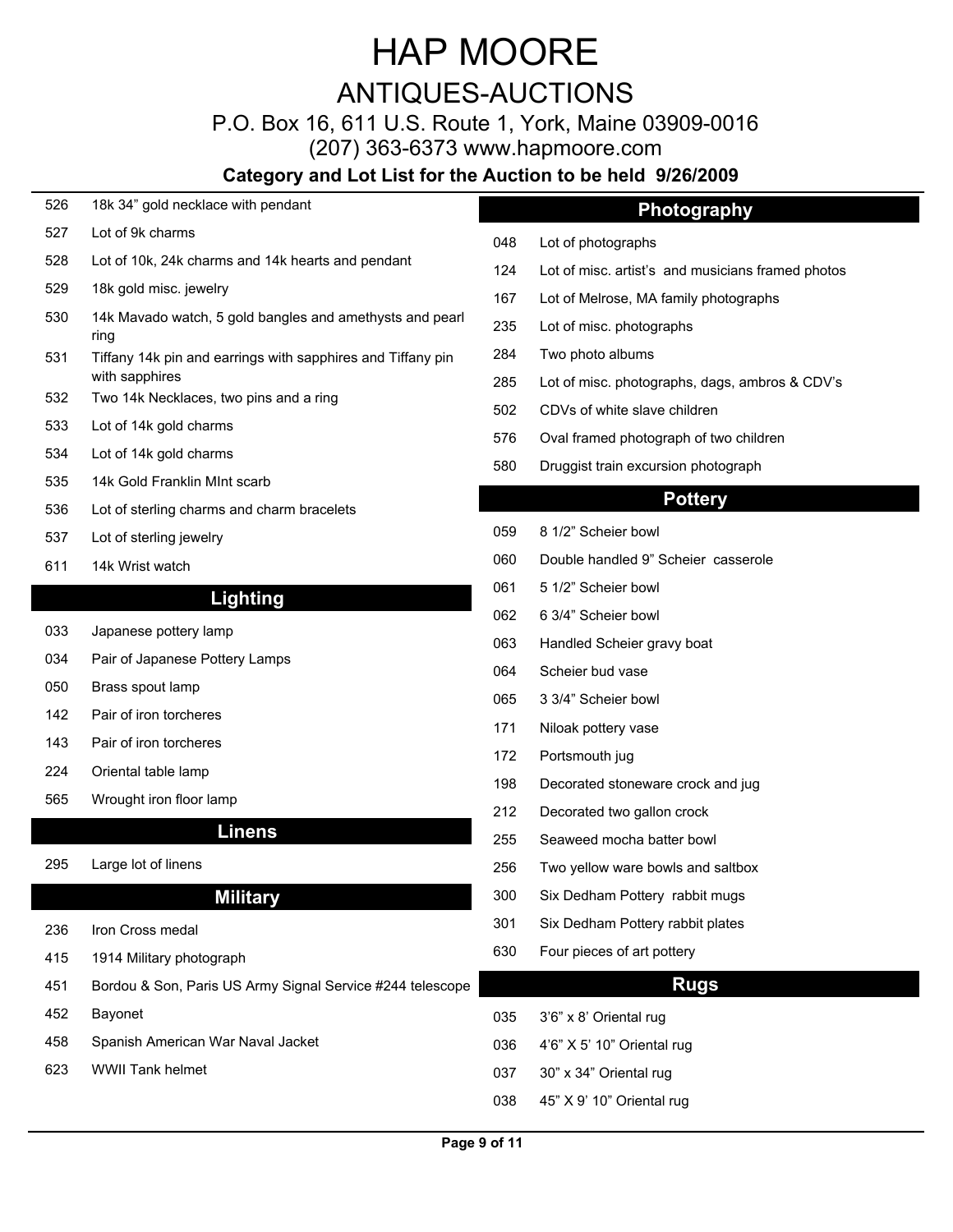### ANTIQUES-AUCTIONS

### P.O. Box 16, 611 U.S. Route 1, York, Maine 03909-0016

(207) 363-6373 www.hapmoore.com

### **Category and Lot List for the A**

| 039 | 9'8" x 13' 2" Oriental rug                              | 317 | Lot of sterling cigarett and match boxes                                      |
|-----|---------------------------------------------------------|-----|-------------------------------------------------------------------------------|
| 040 | 6'6" x 12' 8" Oriental rug                              | 329 | Sterling five piece set Varick                                                |
| 041 | 4'2" x 6' Oriental rug                                  | 330 | Lot of misc. sterling tableware                                               |
| 190 | Two caucasian scatter rugs                              | 339 | Silver plated loving cup from the Wentworth Hotel                             |
| 191 | 6'6" x 4' 4" Hamadan Oriental rug                       | 363 | Lot of sterling and silver plate accessories                                  |
| 336 | Floral rug                                              | 414 | Silver plate tray                                                             |
| 345 | Room size Oriental rug                                  | 429 | Set of sterling Gorham flatware                                               |
| 560 | 6'5" X 10'8" Orinetal rug                               | 430 | Tiffany sterling 10" bowl                                                     |
|     | <b>Silver</b>                                           | 431 | Six piece sterling tea set                                                    |
| 013 | Large lot of silver plate serving pieces                | 432 | Lot of misc. sterling spoons, silver plate flatware, vase and<br>shot glasses |
| 025 | Lot of misc. sterling and silver plate accessories      | 433 | Two sterling dresser mirrors and brushes with dresser jar                     |
| 026 | 2 Sterling boxes                                        | 436 | Pair of weighted sterling candelabras                                         |
| 027 | Lot of sterling frames                                  | 466 | Set of sterling flatware                                                      |
| 029 | Sterling loving cup                                     | 469 | Lot of weighted sterling accessories                                          |
| 030 | Lot of sterling accessories                             | 470 | Lot of misc. sterling accessories                                             |
| 031 | Sterling teaset                                         | 471 | Lot of misc. sterling flatware                                                |
| 032 | Lot of weighted sterling candlesticks                   | 495 | Silver plate ink stand                                                        |
| 169 | Peter Guille sterling footed tray                       | 515 | Lot of sterling souvenir spoons and anointing spoons                          |
| 170 | Two Tiffany nut dishes and Gorham bowl                  | 538 | Three coin silver bookmarks                                                   |
| 192 | Lot of weighted candelabra and candle sticks            | 567 | Partial set of Reed and Barton sterling flatware                              |
| 193 | Lot of misc. sterling                                   | 568 | Lot of misc. sterling flatware                                                |
| 194 | Set of six Wallace sterling wines                       | 624 | Partial set of sterling flatware                                              |
| 195 | Fisher sterling pitcher and teaset                      | 625 | Pair of silver plate candelabras                                              |
| 208 | Set and misc. sterling flatware and accessories         | 626 | Tiffany sterling dresser set                                                  |
| 209 | Silver candelabra and candlesticks                      | 627 | Callowell sterling oval bowl                                                  |
| 225 | Lot of bureau silver and celluloid                      | 641 | Shreve's sterling tea/coffee set                                              |
| 226 | Lot of assorted coin silver spoons                      | 642 | Sterling utensil tray, skewer and four Burt spoons                            |
| 227 | Lot of misc. flatware and salts                         | 643 | Lot of sterling bowls, plates and accessories                                 |
| 253 | 1929 Sports trophy                                      | 644 | Fauconnier sterling teapot                                                    |
| 263 | Sterling, coin and silver plate lot                     | 645 | Sheffield coffee pot                                                          |
| 265 | Set of Rogers silver plate flatware                     | 646 | Continental three tine flatware                                               |
| 268 | Lot of misc. sterling, silver plate and souvenir spoons | 647 | Ten F & G Sterling forks                                                      |
| 316 | Lot of sterling and silver plate flatware               |     |                                                                               |

|     | uction to be held 9/26/2009                                                   |
|-----|-------------------------------------------------------------------------------|
| 317 | Lot of sterling cigarett and match boxes                                      |
| 329 | Sterling five piece set Varick                                                |
| 330 | Lot of misc. sterling tableware                                               |
| 339 | Silver plated loving cup from the Wentworth Hotel                             |
| 363 | Lot of sterling and silver plate accessories                                  |
| 414 | Silver plate tray                                                             |
| 429 | Set of sterling Gorham flatware                                               |
| 430 | Tiffany sterling 10" bowl                                                     |
| 431 | Six piece sterling tea set                                                    |
| 432 | Lot of misc. sterling spoons, silver plate flatware, vase and<br>shot glasses |
| 433 | Two sterling dresser mirrors and brushes with dresser jar                     |
| 436 | Pair of weighted sterling candelabras                                         |
| 466 | Set of sterling flatware                                                      |
| 469 | Lot of weighted sterling accessories                                          |
| 470 | Lot of misc. sterling accessories                                             |
| 471 | Lot of misc. sterling flatware                                                |
| 495 | Silver plate ink stand                                                        |
| 515 | Lot of sterling souvenir spoons and anointing spoons                          |
| 538 | Three coin silver bookmarks                                                   |
| 567 | Partial set of Reed and Barton sterling flatware                              |
| 568 | Lot of misc. sterling flatware                                                |
| 624 | Partial set of sterling flatware                                              |
| 625 | Pair of siilver plate candelabras                                             |
| 626 | Tiffany sterling dresser set                                                  |
| 627 | Callowell sterling oval bowl                                                  |
| 641 | Shreve's sterling tea/coffee set                                              |
| 642 | Sterling utensil tray, skewer and four Burt spoons                            |
| 643 | Lot of sterling bowls, plates and accessories                                 |
| 644 | Fauconnier sterling teapot                                                    |
| 645 | Sheffield coffee pot                                                          |
| 646 | Continental three tine flatware                                               |
| 647 | Ten F & G Sterling forks                                                      |